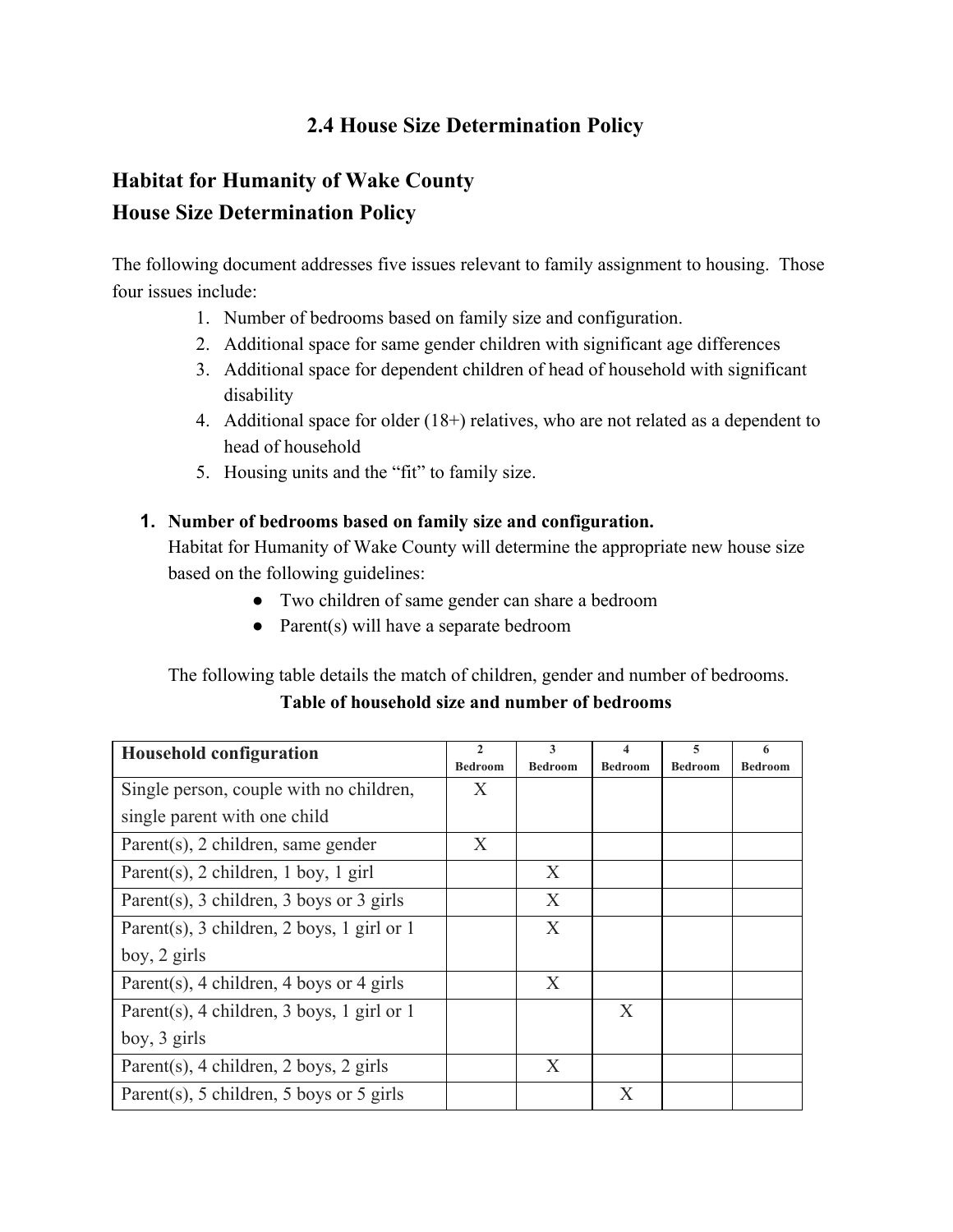| Parent(s), 5 children, 4 boys, 1 girls or 1 | X                |   |   |
|---------------------------------------------|------------------|---|---|
| boy, 4 girls                                |                  |   |   |
| Parent(s), 5 children, 3 boys, 2 girls or 2 | X                |   |   |
| boys, 3 girls                               |                  |   |   |
| Parent(s), 6 children, 6 boys or 6 girls    | $\boldsymbol{X}$ |   |   |
| Parent(s), 6 children, 5 boys, 1 girls or 1 |                  | X |   |
| boy, 5 girls                                |                  |   |   |
| Parent(s), 6 children, 4 boys, 2 girls or 2 | X                |   |   |
| boys, 4 girls                               |                  |   |   |
| Parent(s), 6 children, 3 boys, 3 girls      |                  | X |   |
| Parent(s), 7 children, 7 boys or 7 girls    |                  | X |   |
| Parent(s), 7 children, 6 boys, 1 girls or 1 |                  | X |   |
| boy, 6 girls                                |                  |   |   |
| Parent(s), 7 children, 5 boys, 2 girls or 2 |                  | X |   |
| boys, 5 girls                               |                  |   |   |
| Parent(s), 7 children, 4 boys, 3 girls or 3 |                  | X |   |
| boys, 4 girls                               |                  |   |   |
| Parent(s), 8 children, 8 boys or 8 girls    |                  | X |   |
| Parent(s), 8 children, 7 boys, 1 girls or 1 |                  |   | X |
| boy, girls                                  |                  |   |   |
| Parent(s), 8 children, 6 boys, 2 girls or 2 |                  |   | X |
| boys, 6 girls                               |                  |   |   |
| Parent(s), 8 children, 5 boys, 3 girls or 3 |                  |   | X |
| boys, 5 girls                               |                  |   |   |
| Parent(s), 8 children, 4 boys, 4 girls      |                  | X |   |

#### 1. **Additional space for same gender children with significant age differences**

Add 1 bedroom for each same gender, where the difference in age is greater than 5 years. For example, if the household has a single parent and 4 children, 2 boys (ages 6 and 10) and 2 girls (ages 5 and 12), the family would qualify for a 4 bedroom house. The 2 boys would share a room (same gender, age difference less than 5 years) the girls would each get separate rooms (same gender, however, age difference greater than 5 years).

## 1. **Additional space for dependent children of head of household with significant disability**

Add 1 bedroom for each household member who has a disability which would put undo strain on the family, if that person had to share a bedroom. This might be due to the